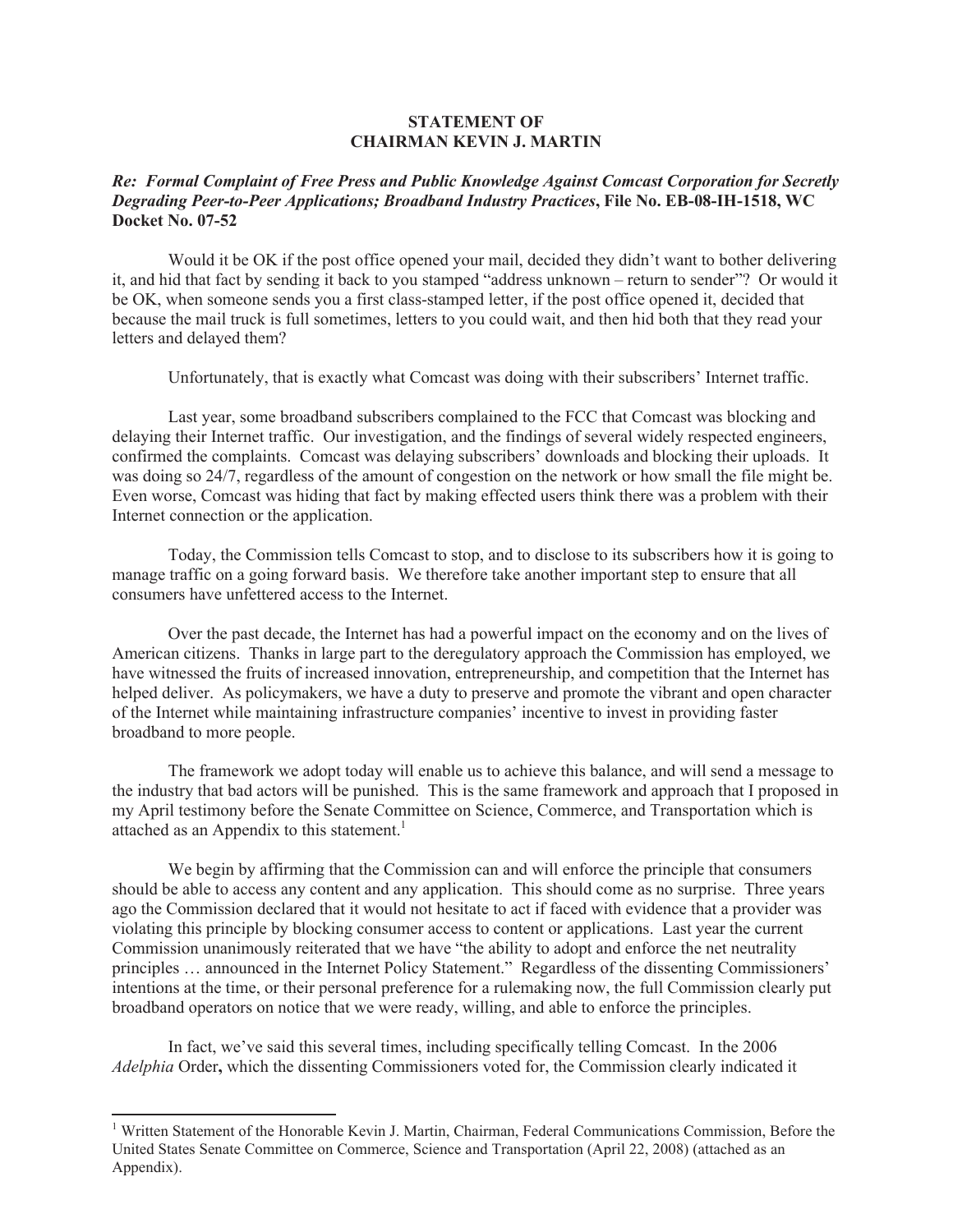would act on any complaints that it received about blocking or degrading Internet content. Specifically, the Commission stated:

> "If in the future evidence arises that any company is willfully blocking or degrading Internet content, affected parties may file a complaint with the Commission<sup>"</sup>

In conducting such an analysis, we consider a variety of factors. The Commission considers whether the network management practice is intended to distinguish between legal and illegal activity. The Commission's network principles only recognize and protect user's access to legal content. The sharing of illegal content, such as child pornography or content that does not have the appropriate copyright, is not protected by our principles. Similarly, applications that are intended to harm the network are not protected.

The Commission also considers whether the network service provider adequately disclosed its network management practices. A hallmark of whether something is reasonable is whether an operator is willing to disclose fully and exactly what they are doing. Consumers need proper disclosure so that they can make informed decisions when purchasing broadband service.

Finally, if legal content is arbitrarily degraded or blocked, and the defense is "network management," the broadband operator must show that its network management practice is reasonable. We will look at whether it furthers an important interest and is carefully tailored to serve that interest. Also, the practice should be disclosed to consumers so that they can make informed decisions when purchasing broadband service.

Applying this framework, we find that it was unreasonable for Comcast to discriminate against particular Internet applications, including BitTorrent.

While Comcast claimed its intent was to manage congestion, the evidence told a different story:

- Contrary to Comcast's claims, they blocked customers who were using very little bandwidth simply because they were using a disfavored application;
- Contrary to Comcast's claims, they did not affect other customers who were also using an extraordinary amount of bandwidth even during periods of peak network congestion as long as he wasn't using a disfavored application;
- Contrary to Comcast's claims, they delayed and blocked customers using a disfavored application even when there was no network congestion;
- Contrary to Comcast's claims, the activity extended to regions much larger than where it claimed congestion occurred.

In short, they were not simply managing their network; they had arbitrarily picked an application and blocked their subscribers' access to it.

Comcast's lack of disclosure about its network management practices compounded the harm. Customers that experience unexpected problems with their connections may blame the connection or application. This is particularly troubling when the application is used to provide services that compete with the broadband operator's own services. Indeed, when faced with a similar situation with Internet telephony, we took quick action to stop a telecommunications carrier from blocking competitive VoIP providers.

Consumers demand, and deserve, better.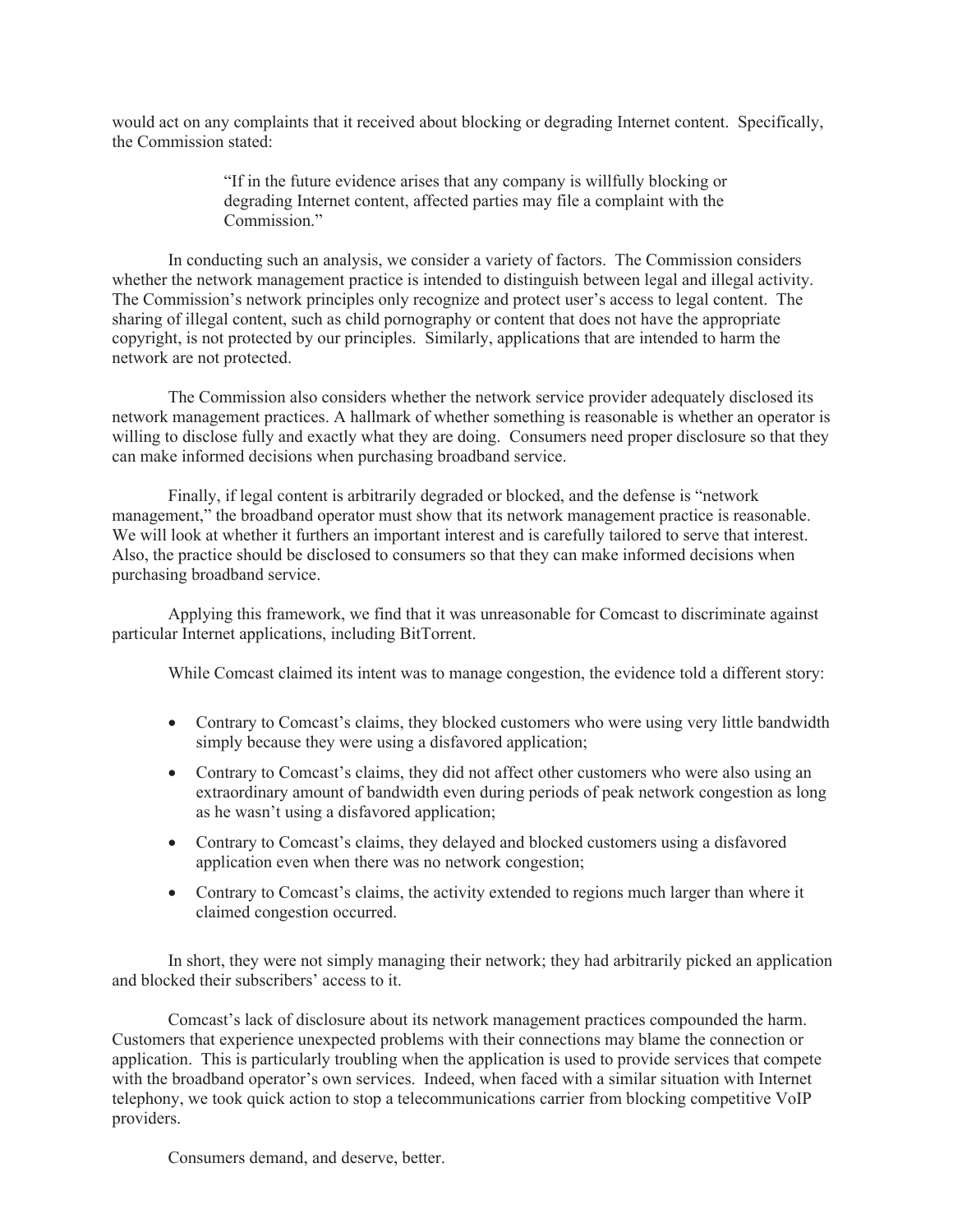Our action today is not about regulating the Internet. Indeed, I have consistently opposed calls for legislation or rules to impose network neutrality. Like many other policy makers and members of Congress, I have said such legislation or rules are unnecessary, because the Commission already has the tools it needs to punish a bad actor. Instead, we take a cautious approach. Adopting broad regulations in this area could have unintended consequences that could stifle technological innovation. By acting on the complaints that we receive, we are able to deal with actual problems and avoid creating others.

That is what we do today. The specific practice Comcast was engaging in has been roundly criticized and not defended by a single other broadband provider.

If we aren't going to stop a company that is looking inside its subscribers' communications (reading the "packets" they send), blocking that communication when it uses a particular application regardless of whether there is congestion on the network, hiding what it is doing by making consumers think the problem is their own, and lying about it to the public, what would we stop? Failure to act here would have reasonably led to the conclusion that new legislation and rules are necessary.

We do not address pricing, unbundling, or other economic regulation.

We do not tell providers how to manage their networks. They might choose, for instance, to prioritize voice-over-IP calls. In analyzing whether Comcast violated federal policy when it blocked access to certain applications, we conduct a fact-specific inquiry into whether the management practice they used was reasonable. Based on many reasons, including the arbitrary nature of the blocking, the lack of relation to times of congestion or size of files, and the manner in which they hid their conduct from their subscribers, we conclude it was not.

We do not limit providers' efforts to stop congestion. We do say providers should disclose what they are doing to consumers.

We make clear that network operators can block any illegal content or applications that are intended to harm the network. The Order makes clear, for instance, that providers can block child pornography or pirated video and music. Indeed, blocking illegal content could reduce bandwidth congestion.

While concluding that the conduct at issue violates our policy was an obvious step, our action today is nevertheless critically important.

I am pleased that Comcast has reached an agreement with the company BitTorrent and has committed to implement a new "protocol-agnostic" management technique by the end of the year. And I note that we have decided not to issue a fine. But contrary to some claims, Comcast's agreement with the company BitTorrent did not obviate the need for us to act today.

First, BitTorrent was not a party to the proceeding. Consumer groups brought the complaint – not BitTorrent – and they and Comcast have not settled. As a basic issue of administrative law, we need to resolve the complaint. Comcast's agreement with a single company that uses the peer-to-peer protocol is not a substitute for addressing the consumer groups' complaint.

Second, it is important for the Commission to establish the important precedent that we will stop the bad actors. We establish a clear framework for how we will conduct our fact-intensive inquiries if situations arise in the future. If we had declined to act, as the dissenting Commissioners would have preferred, we would have provided certainty that broadband operators can block access and hide their actions from their own customers.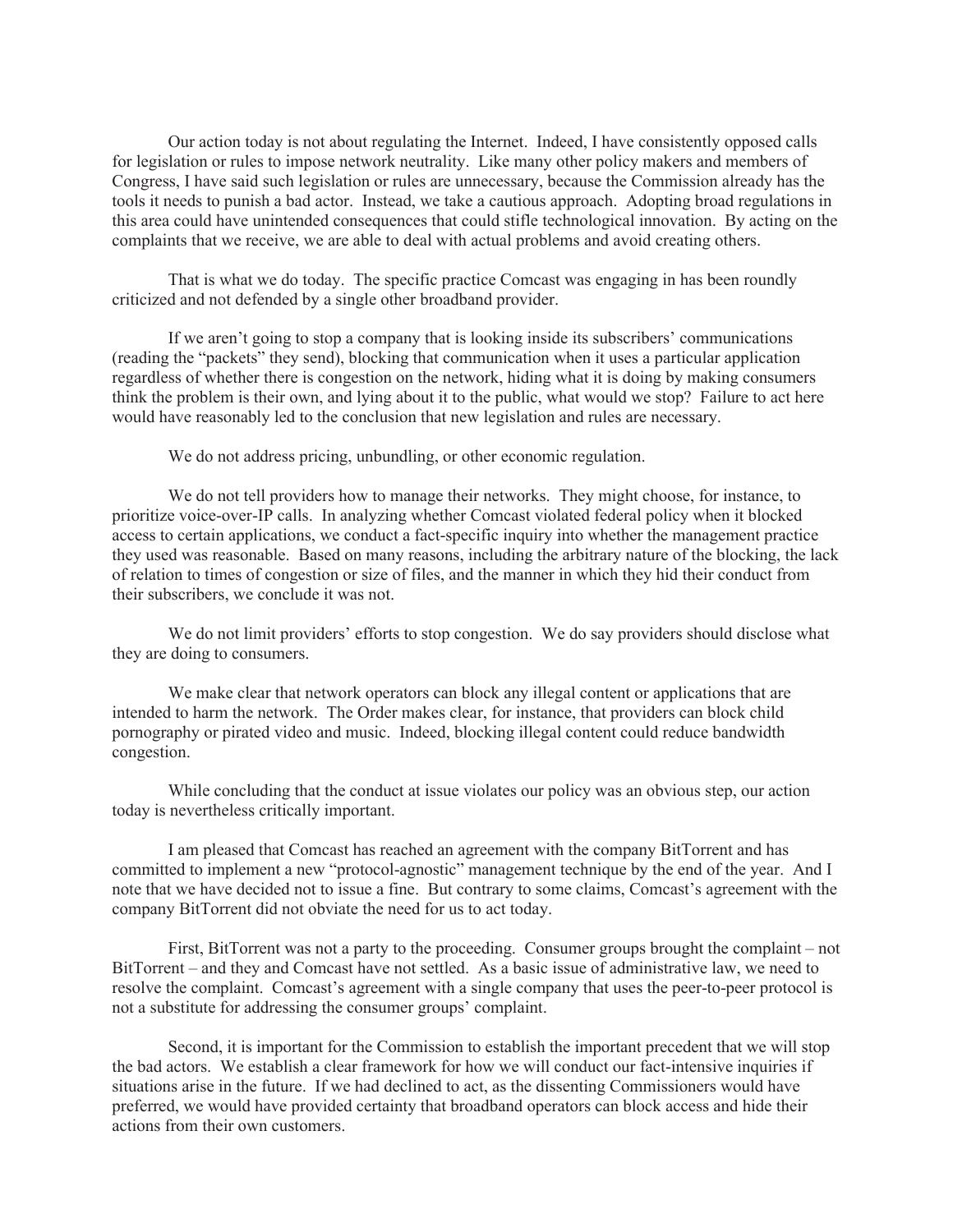Third, we need to protect consumers' access. While Comcast has said it would stop the arbitrary blocking, consumers deserve to know that the commitment is backed up by legal enforcement.

Finally, particularly given the previous obfuscation Comcast engaged in to date, it is important that we require Comcast to respond to many still-unanswered questions about their new management techniques:

- What exactly do they mean by a "protocol agnostic" management technique?
- Will there be bandwidth limits?
- If so, what will they be?
- Will they be hourly? Monthly?
- How will consumers know if they are close to a limit?
- If a consumers exceeds a limit, is his traffic slowed? Is it terminated? Is his service turned off?

The Commission needs to understand the answers. Perhaps more importantly, Comcasts' subscribers deserve to know the answers.

These unanswered questions seem inconsistent with the disclosures that even the dissenting Commissioners agree are necessary.

The dissenters argue that the Commission should have conducted an investigation to find out the answers to these questions. We did. Our Enforcement Bureau sent Comcast a letter asking the company to respond to the allegations in the complaint and Comcast replied. Moreover, the Commission sought comment on petitions by Vuze and Free Press, which asked the Commission to rule on the same conduct at issue in the complaint and received more than 6,500 comments in response. In addition, the Commission held two public hearing on the complaint and the petitions. In total, the record contains more than 60,000 pages filling 15 banker boxes.

The fact that Comcast still has not come forward and disclosed the true nature of its network management practices, despite numerous opportunities to do so, cannot justify inaction on the complaint. Given the voluminous record evidence that Comcast engaged in unreasonable network management practices, it was incumbent upon us to order Comcast to stop the practices and disclose them to us. That is precisely what we are doing today.

In sum, by applying the framework we adopt today, the Commission will remain vigilant in protecting consumers' access to content on the Internet. Subscribers should be able to go where they want, when they want, and generally use the Internet in any legal means. When providers engage in practices truly designed to manage congestion, not cripple a potential competitive threat, they should not be afraid to disclose their practices to consumers.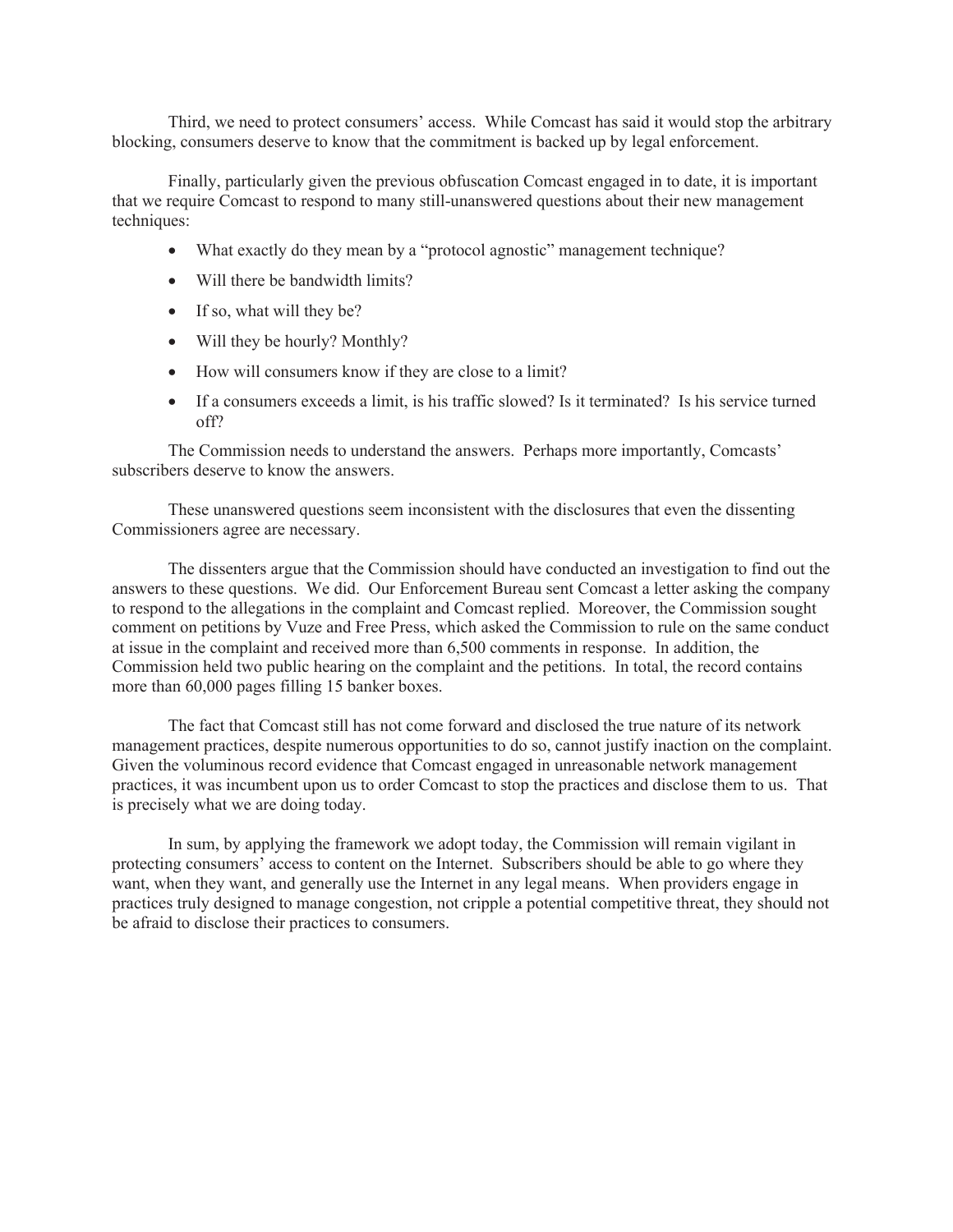## **Written Statement Of**

**The Honorable Kevin J. Martin Chairman Federal Communications Commission**

**Before the United States Senate Committee on Commerce, Science and Transportation**

**April 22, 2008**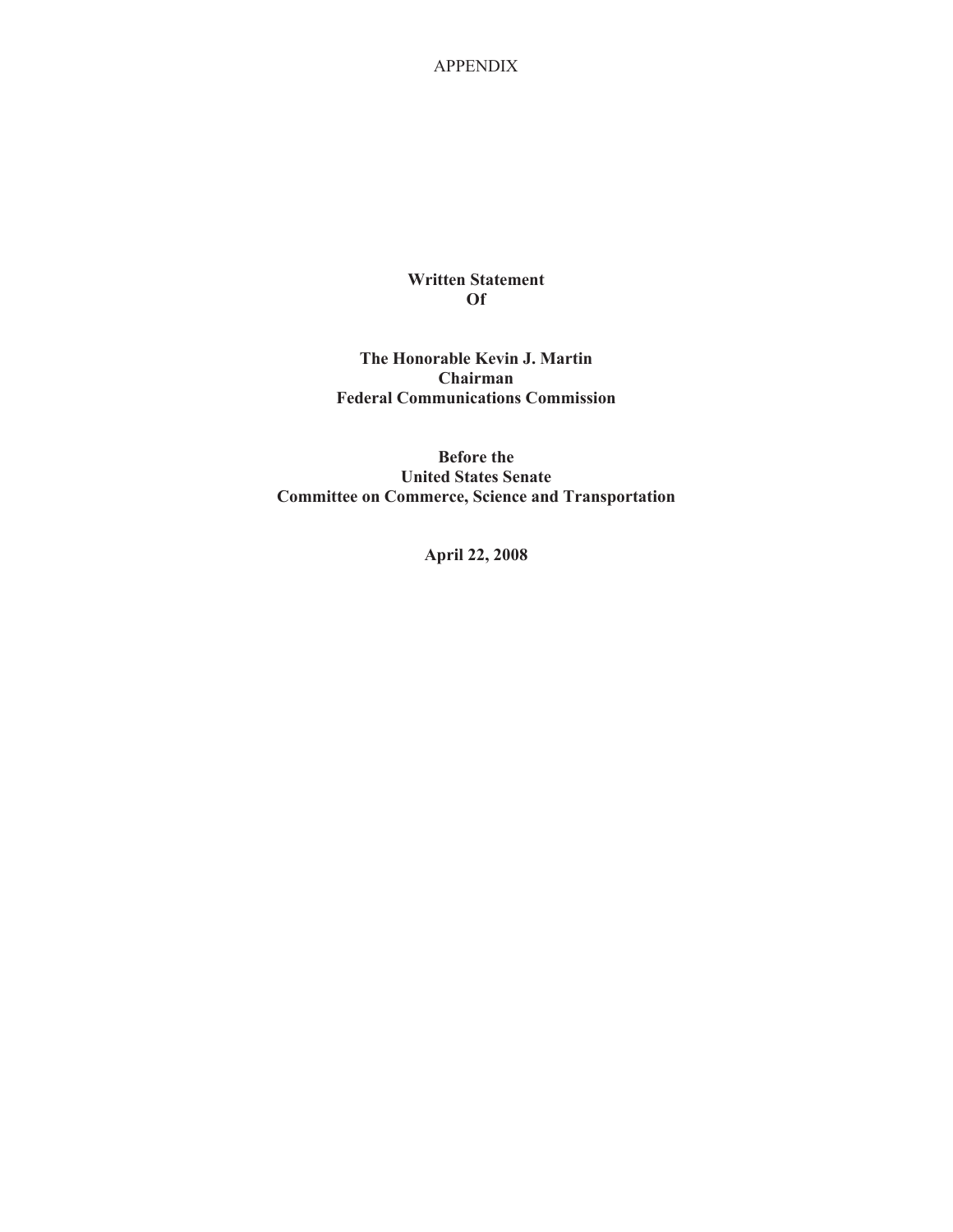Good morning Chairman Inouye, Vice Chairman Stevens, and Members of the Committee. Thank you for inviting me here today to provide my thoughts on the future of the Internet and the Commission's current role on some of the issues being discussed today.

Over the past decade, the Internet has had a powerful impact on the economy and on the lives of American citizens. We have witnessed the fruits of increased innovation, entrepreneurship, and competition that this technology has helped deliver. As policymakers, any rules of the road in this area must maintain an open and dynamic Internet that will allow it to continue to be an engine of productivity and innovation that benefits all Americans.

# **I. FCC PRINCIPLES PROTECTING CONSUMER ACCESS TO THE INTERNET**

The Commission has a duty to preserve and promote the vibrant and open character of the Internet as the telecommunications marketplace enters the broadband age. In 2005, the Commission adopted an Internet Policy Statement containing four principles. The Commission's goal was to clarify how it would evaluate broadband Internet practices on a going forward basis.

Specifically, the Commission established the following principles:

To encourage broadband deployment and preserve and promote the open and interconnected nature of the public Internet,

- Consumers are entitled to access the lawful Internet content of their choice;
- · Consumers are entitled to run applications and use services of their choice, subject to the needs of law enforcement;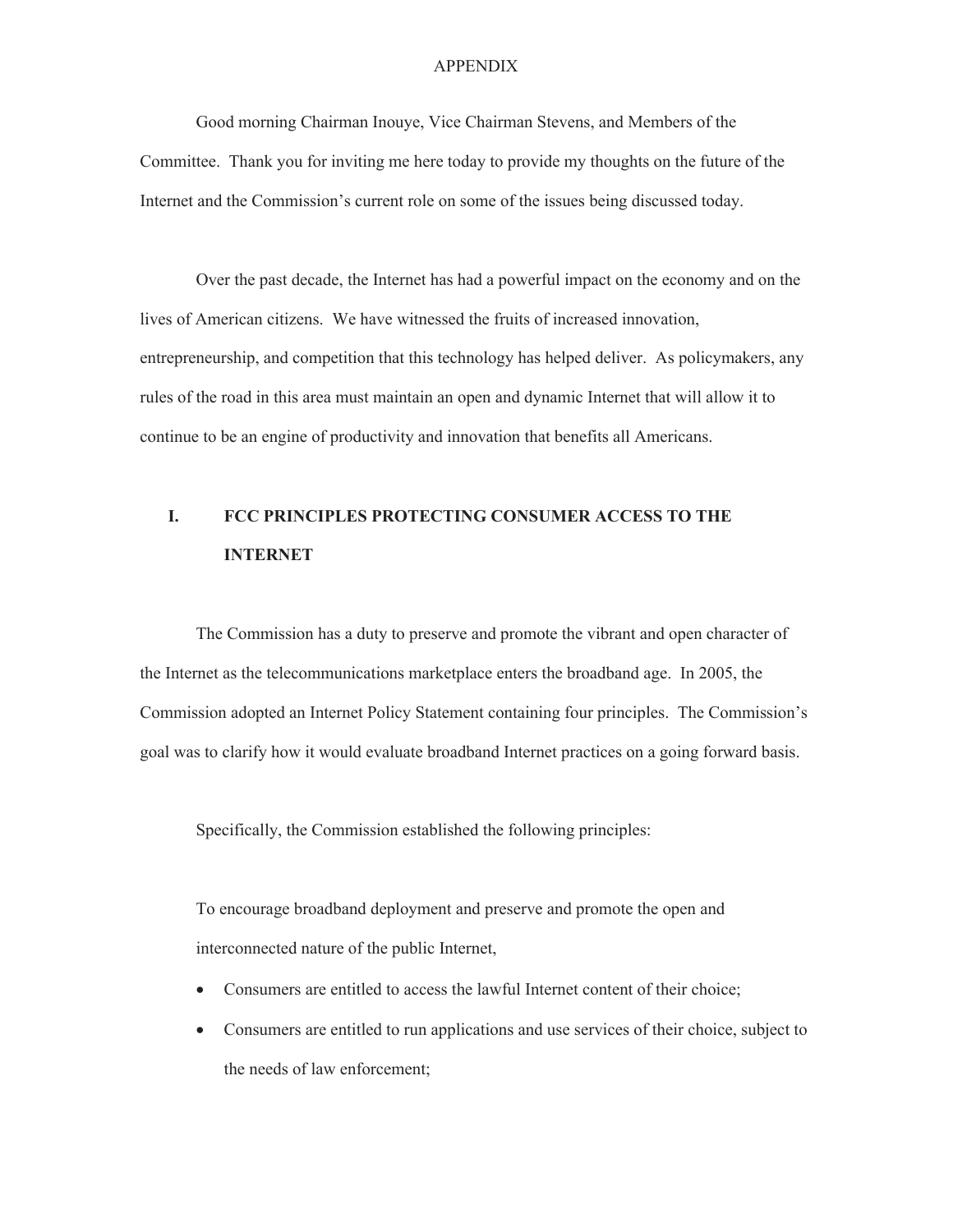- · Consumers are entitled to connect their choice of legal devices that do not harm the network;
- · Consumers are entitled to competition among network providers, application and service providers, and content providers.

The Commission explicitly noted that these principles were subject to reasonable network management.

The Commission was seeking to protect consumers' access to the lawful online content of their choice. The intent of these principles was to foster the creation, adoption and use of broadband Internet content, applications, and services, and to ensure that consumers benefit from that innovation.

# **II. FCC's ROLE IN PROTECTING CONSUMERS AND ENFORCING OUR PRINCIPLES**

As the expert communications agency, it was appropriate for the Commission to adopt, and it is the Commission's role to enforce, this Internet Policy Statement.

In fact, the Supreme Court in its Brand X decision specifically recognized the Commission's ancillary authority to impose regulations as necessary to protect broadband internet access.

I do not believe any additional regulations are needed at this time. But I also believe that the Commission has a responsibility to enforce the principles that it has already adopted. Indeed,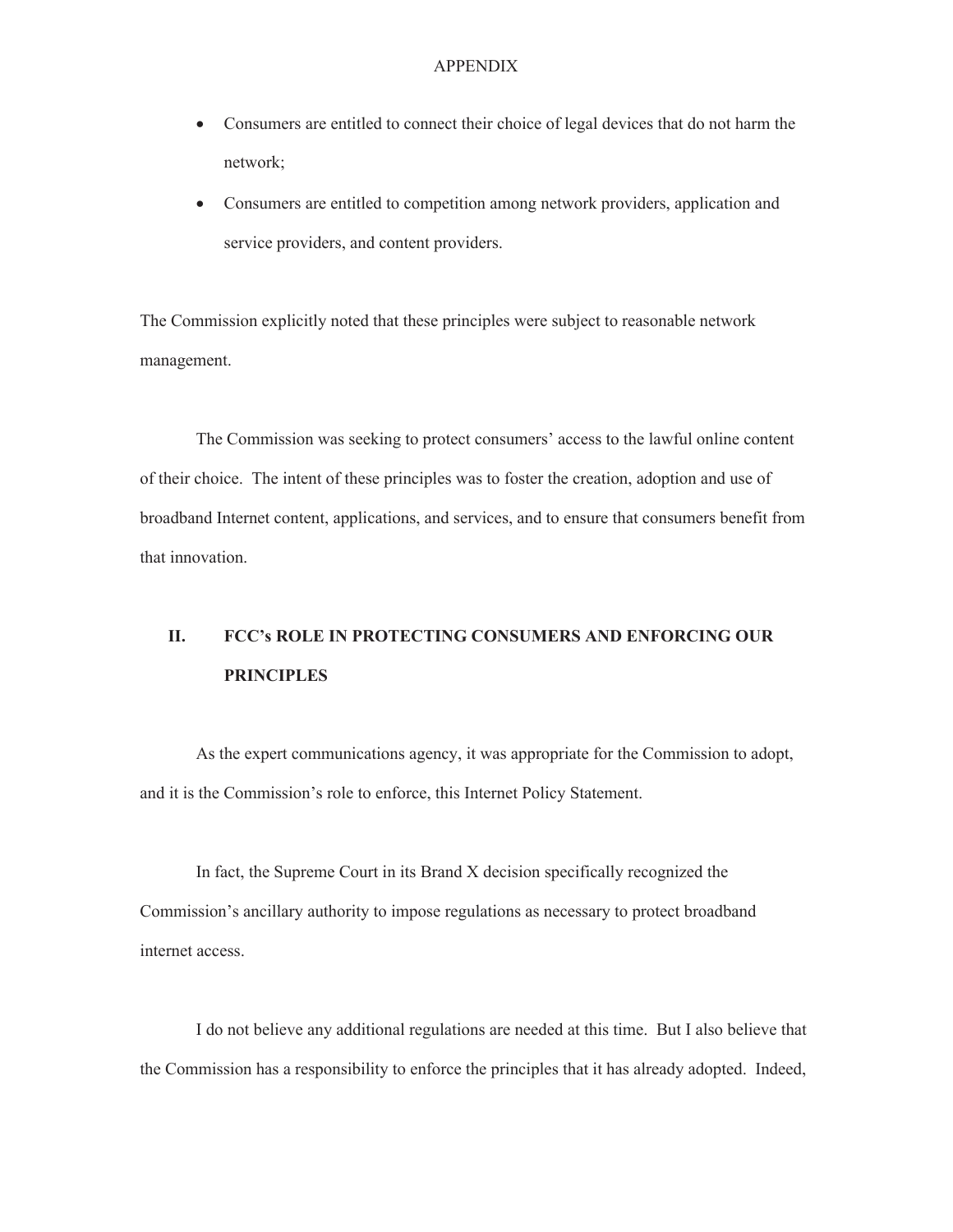on several occasions, the entire Commission has reiterated that it has the authority and will enforce these current principles.

For example, in 2006 when I appeared before this Committee, then Chairman Stevens asked me whether the Commission had the existing authority to take action if a problem developed. And I responded that the Commission had authority under Title I to enforce consumers' access to the internet.

Moreover, almost exactly one year ago, the Republican Majority of the Commission, with the Democrat Commissioners concurring, committed to enforcing our existing principles and the policy statement. Specifically, in April 2007, the Commission expressly stated:

The Commission, under Title I of the Communications Act, has the ability to adopt and enforce the net neutrality principles it announced in the Internet Policy Statement. The Supreme Court reaffirmed that the Commission "has jurisdiction to impose additional regulatory obligations under its Title I ancillary jurisdiction to regulate interstate and foreign communications." Indeed, the Supreme Court specifically recognized the Commission's ancillary jurisdiction to impose regulatory obligations on broadband Internet access providers.<sup>1</sup>

<sup>&</sup>lt;sup>1</sup> Broadband Industry Practices, WC Docket No. 07-52, Notice of Inquiry, 22 FCC Rcd 7894, 7896, para. 4 (2007) (internal footnotes omitted).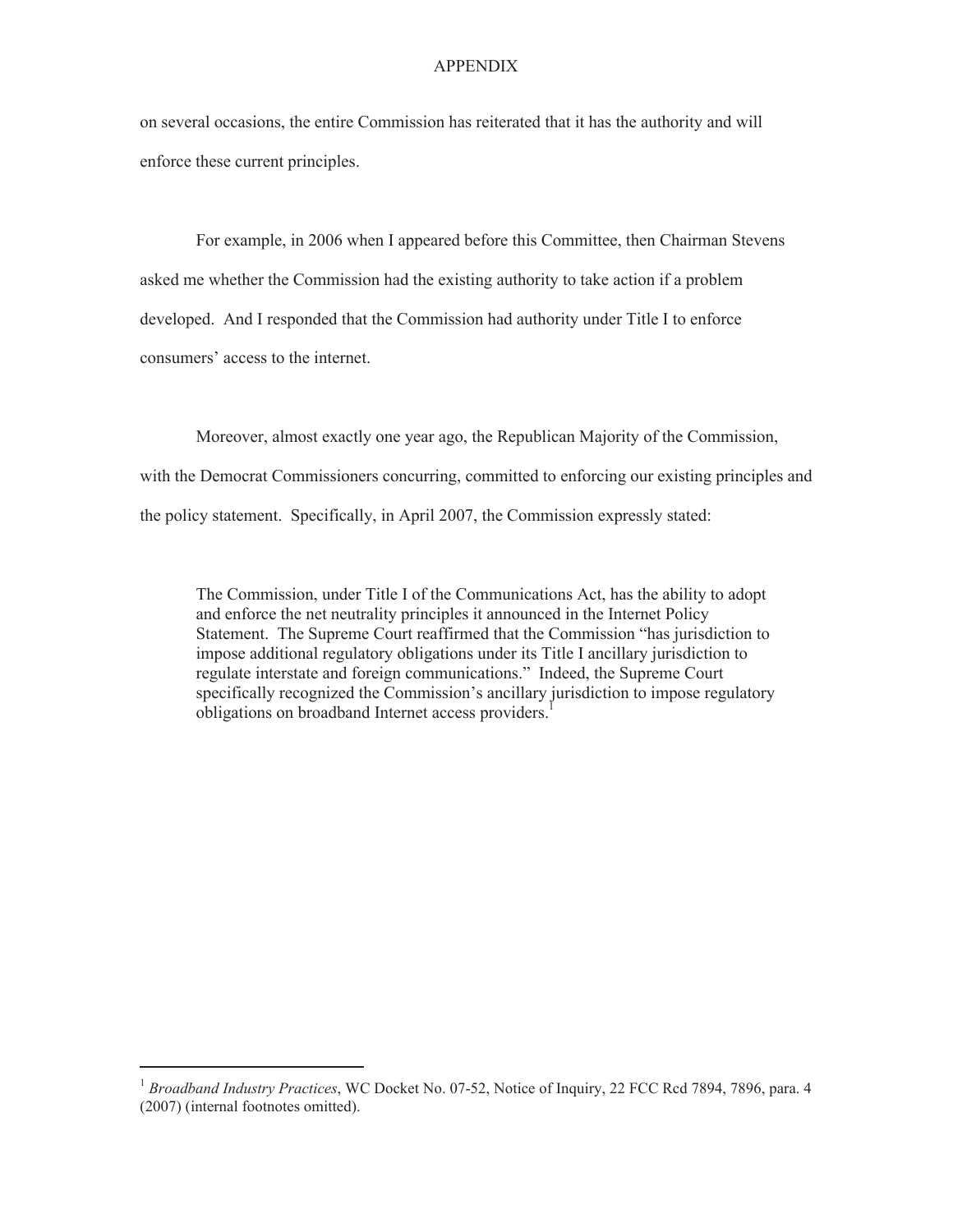Finally, the Commission has already taken enforcement action in response to other complaints. In the Madison River complaint, the Commission ordered a telephone company to stop blocking VoIP calls.

Contrary to some public claims about Commission's approach generally, for the Commission to take enforcement action against a telephone company for blocking and degrading a particular application but refuse to pursue enforcement action against a cable company blocking or degrading a particular application would unfairly favor the cable industry.

I believe that the Commission must remain vigilant in protecting consumers' access to content on the internet. Thus, it is critically important that the Commission take seriously and respond to complaints that are filed about arbitrary limits on broadband access and potential violations of our principles. Indeed, I have publicly stated that the Commission stands ready to enforce this policy statement and protect consumers' access to the internet.

## **III. FRAMEWORK FOR EVALUATING REASONABLE NETWORK MANAGEMENT COMPLAINTS**

The Commission should address issues of appropriate network management using a consistent framework. There are several factors that I believe the Commission should use when analyzing complaints and concerns about network management practices by broadband operators.

First, the Commission should consider whether the network management practices are intended to distinguish between legal and illegal activity. The Commission's network principles only recognize and protect user's access to legal content. The sharing of illegal content, such as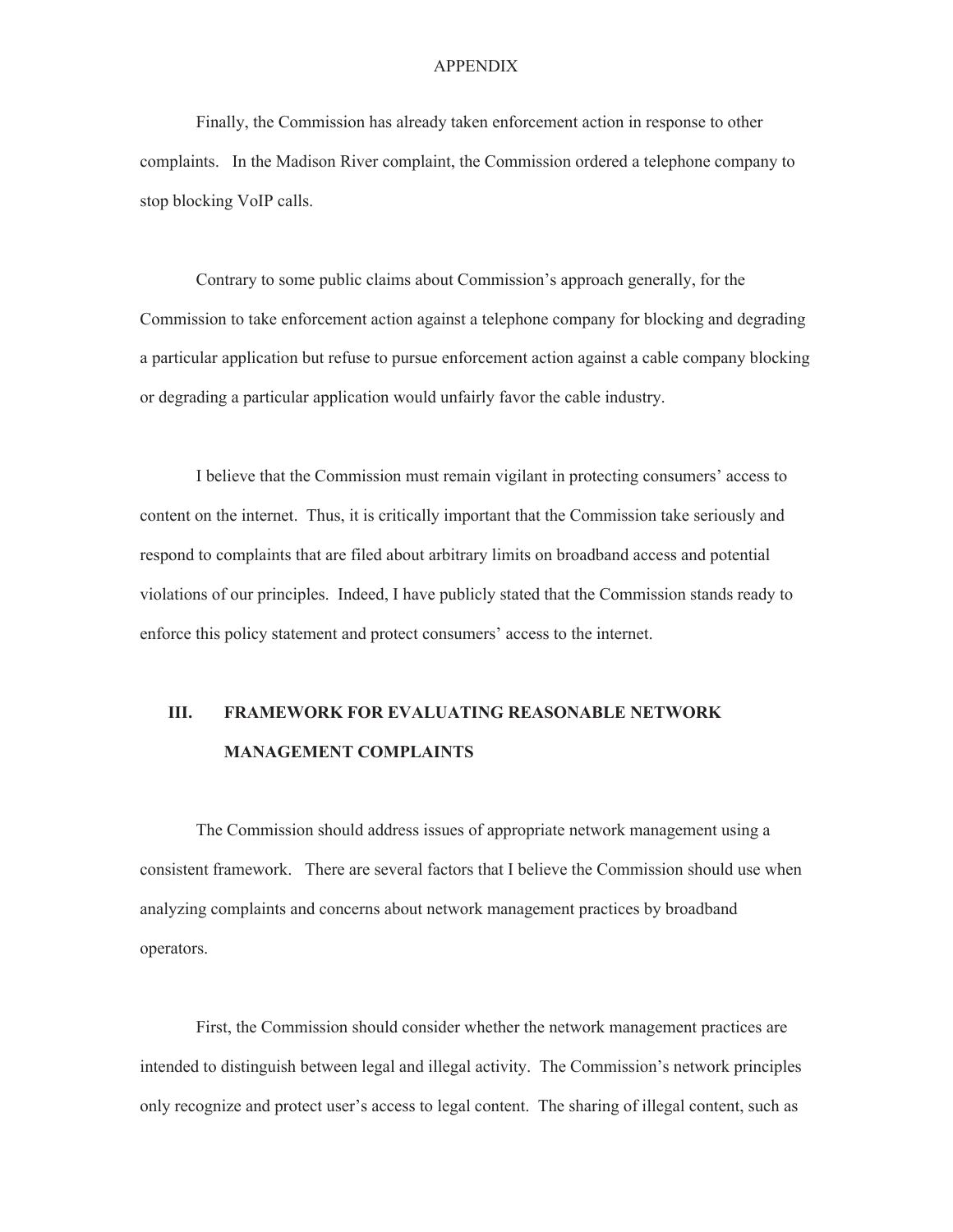child pornography or content that does not have the appropriate copyright, is not protected by our principles. Similarly, applications that are intended to harm the network are not protected.

Second, the Commission should consider whether the network service provider adequately disclosed its network management practices. A hallmark of whether something is reasonable is whether an operator is willing to disclose fully and exactly what they are doing.

Adequate disclosure of the particular traffic management tools and techniques -- not only to consumers but also to the designers of various applications and entrepreneurs – is critical.

Application designers need to understand what will and will not work on a particular network. For example, does an application developer know that the operator may actually insert reset packets during a session masking the network operator's identity?

Consumers must be fully informed about the exact nature of the service they are purchasing and any potential limitations associated with that service. For example, has the consumer been informed that certain applications used to watch video will not work properly when there is high congestion?

Particularly as broadband providers begin providing more complex tiers of service, it's critical to make sure that consumers understand whether broadband network operators are able to deliver the speeds of service that they are selling. For example, if Internet access is sold as an unlimited service, do consumers understand that if they use too much of it they can still be cutoff?

Finally, the Commission should consider whether the network management technique arbitrarily blocks or degrades a particular application. Is the network management practice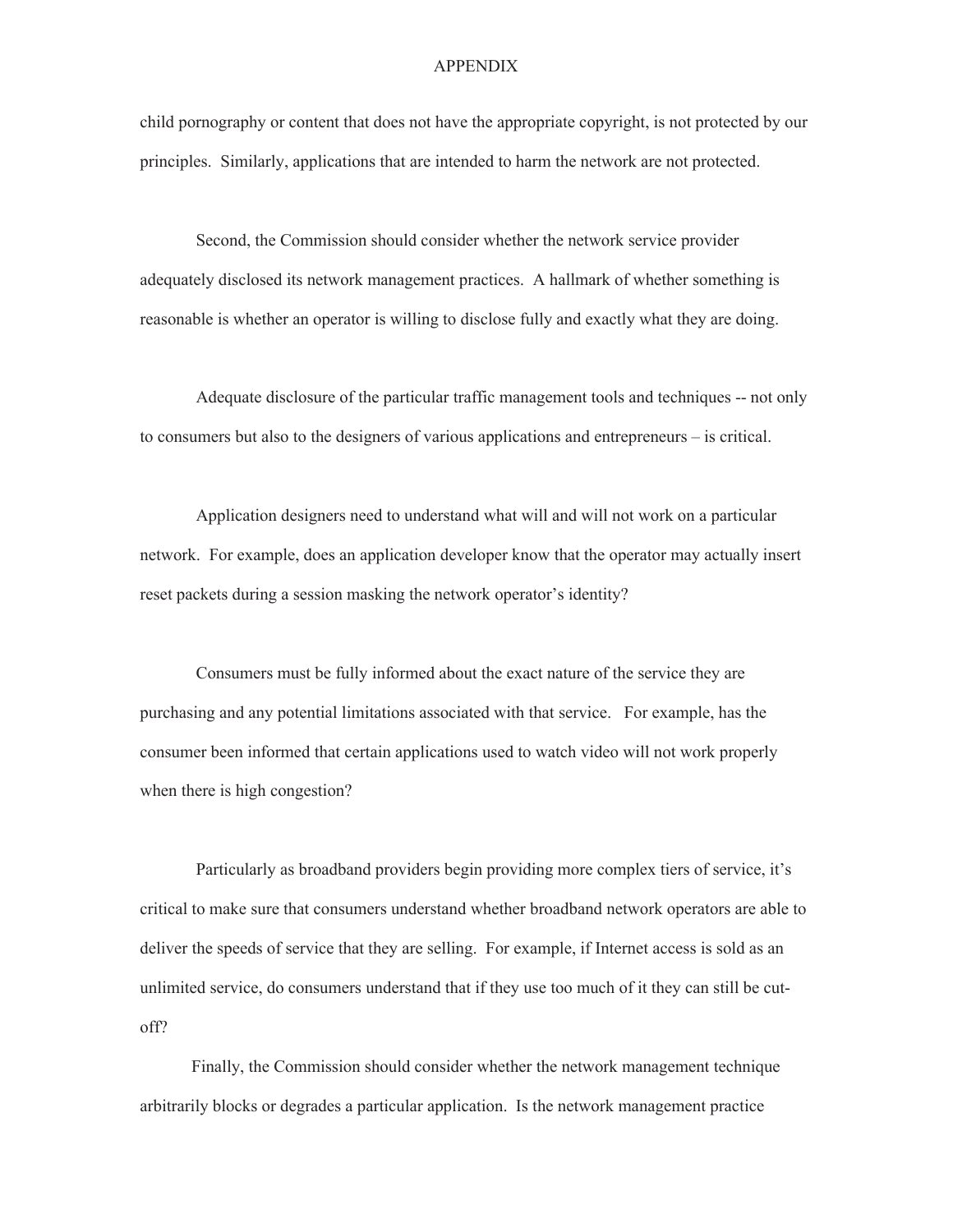selectively identifying particular applications or content for differential treatment? If so, I believe that we should evaluate the practices with heightened scrutiny, with the network operator bearing the burden of demonstrating that the particular practice furthered an important interest, and that it was narrowly tailored to serve that interest.

Such an approach would not mean that any action taken against a particular application would automatically be a violation. Rather, it would trigger a more searching review of both the particular concern and whether that network management solution was tailored to resolve the particular harm identified to the network in as narrow a manner as possible.

In a manner similar to the way in which restrictions on speech are analyzed, network management solutions would need to further a compelling or at least an important/legitimate interest and would need to be tailored to fit the exact interest. Such practices should not be overly broad in their application so that they become over or under inclusive. For example, if the concern is about stopping certain illegal content, a network provider should not block a particular application to all users if that application transmits both legal and illegal content.

Such an analysis would recognize the importance of legitimate network management techniques while giving the Commission the framework to analyze carriers actions on a case-bycase basis. As we move into an era in which network operators are taking particularized actions against individual applications and content, the Commission should evaluate such practices under sufficient scrutiny to ensure that whatever actions the operators are taking are actually furthering a legitimate purpose and are narrowly tailored to serving that legitimate purpose.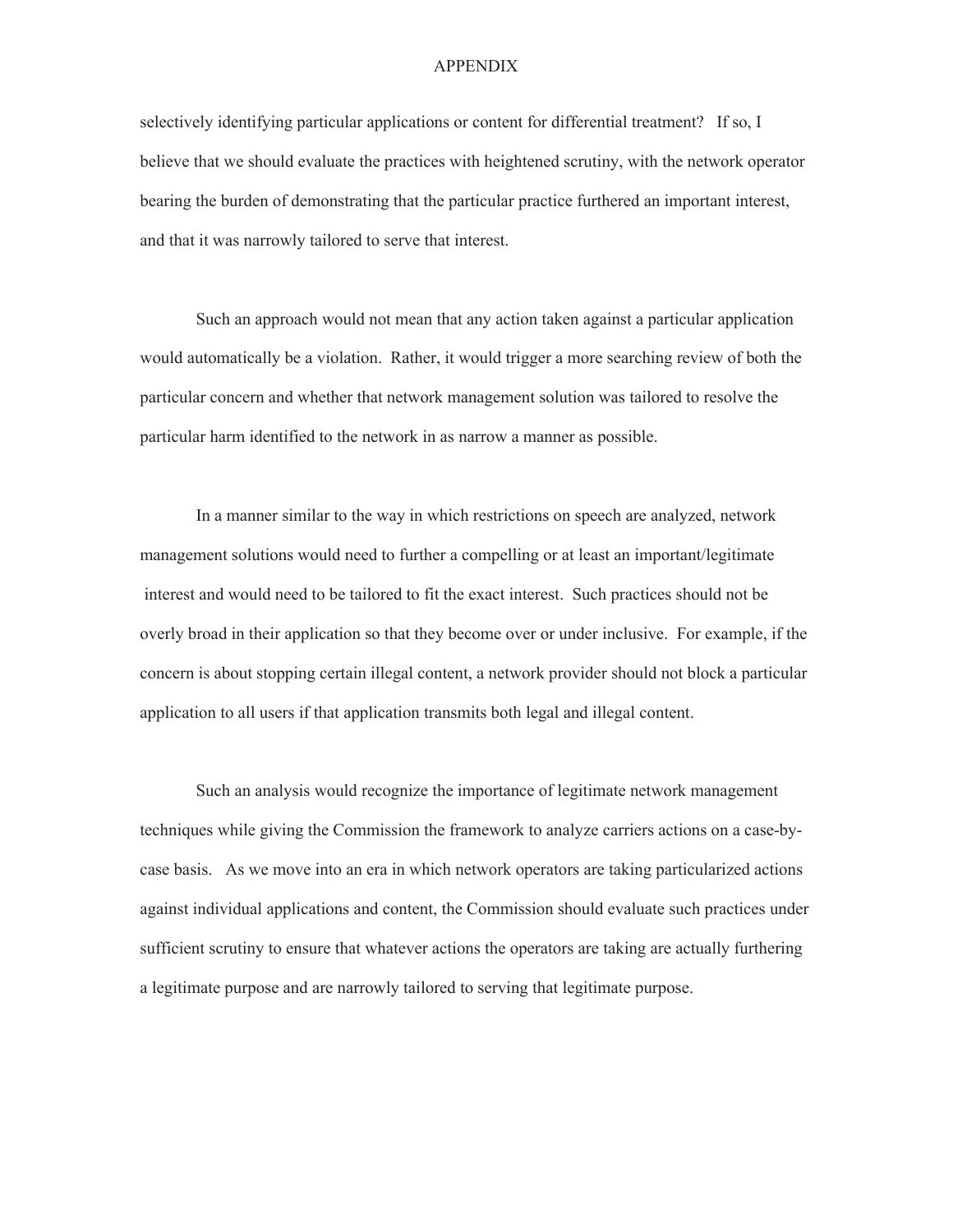## **IV. PENDING COMCAST COMPLAINT**

Consumers have alleged that certain operators, and specifically Comcast, are blocking and/or degrading consumers' access to the Internet by distinguishing between applications.

The Commission has heard from several engineers and technical experts who have raised questions regarding the network management techniques used by Comcast for peer-to-peer traffic.

The Commission is still investigating these complaints and we have not yet determined whether the actions violated our principles protecting consumer access to the Internet. However, Comcast appears to have utilized Internet equipment from Sandvine or something similar that is widely known to be a relatively inexpensive, blunt means to reduce peer-to-peer traffic by blocking certain traffic completely. In contrast, more modern equipment can be finely tuned to slow traffic to certain speeds based on various levels of congestion.

Specifically, this equipment (1) blocks certain attempts by subscribers to upload information using particular legal peer-to-peer applications by pretending to be the subscriber's computer and falsifying a "reset" packet to end the communication, and (2) degrades the corresponding attempts to download information using the same peer-to-peer applications.

Based on the testimony we have received thus far, I think it is important to clarify a few points.

Contrary to some claims, it does not appear that cable modem subscribers had the ability to do anything they wanted on the Internet. Specifically, based on the testimony we have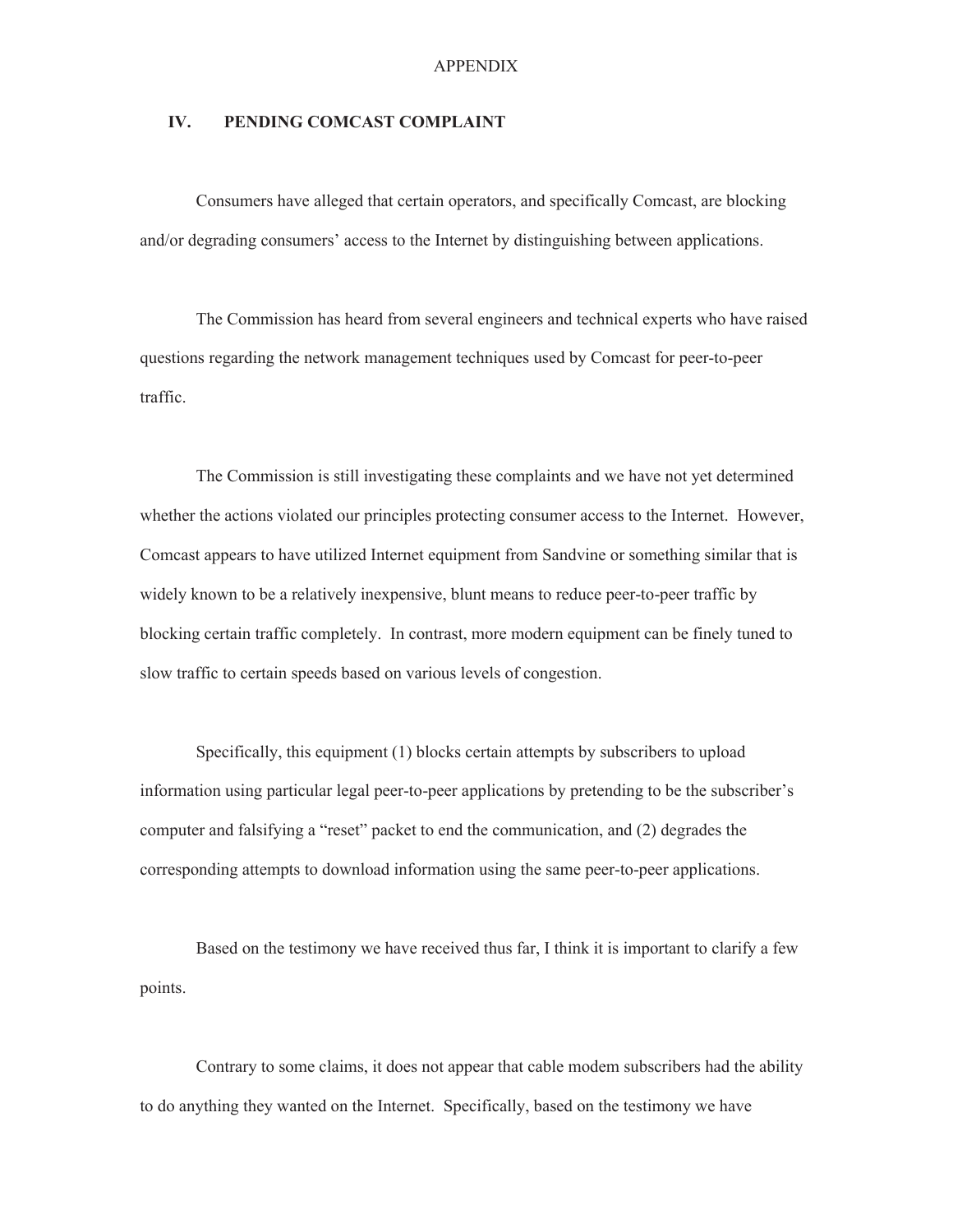received thus far, some users were not able to upload anything they wanted and were unable to fully use certain file sharing software from peer-to-peer networks.

Contrary to some claims, it does not appear this network management technique is "content agnostic." Indeed, Comcast has publicly stated that it will migrate to a "protocol" (content) agnostic approach to traffic management in the future, and thus conceded that the techniques currently in use are not "content agnostic."

Contrary to some claims, it does not appear that this technique was used only to occasionally delay traffic at particular nodes suffering from network congestion at that time. Indeed, based on the testimony we have received thus far, this equipment is typically deployed over a wider geographic or system area and would therefore have impacted numerous nodes within a system simultaneously. Moreover, the equipment apparently used does not appear to have the ability to know when an individual cable segment is congested. It appears that this equipment blocks the uploads of at least a large portion of subscribers in that part of the network, regardless of the actual levels of congestion at that particular time.

Finally, contrary to some claims, it is not clear when they will actually stop using their current approach. They claim that they will deploy this new solution by the end of the year but it is unclear whether they will be finished deploying their solution or just starting that migration. Indeed the question is not when they will begin using a new approach but if and when they are committing to stop using the old one.

## **V. NEXT STEPS**